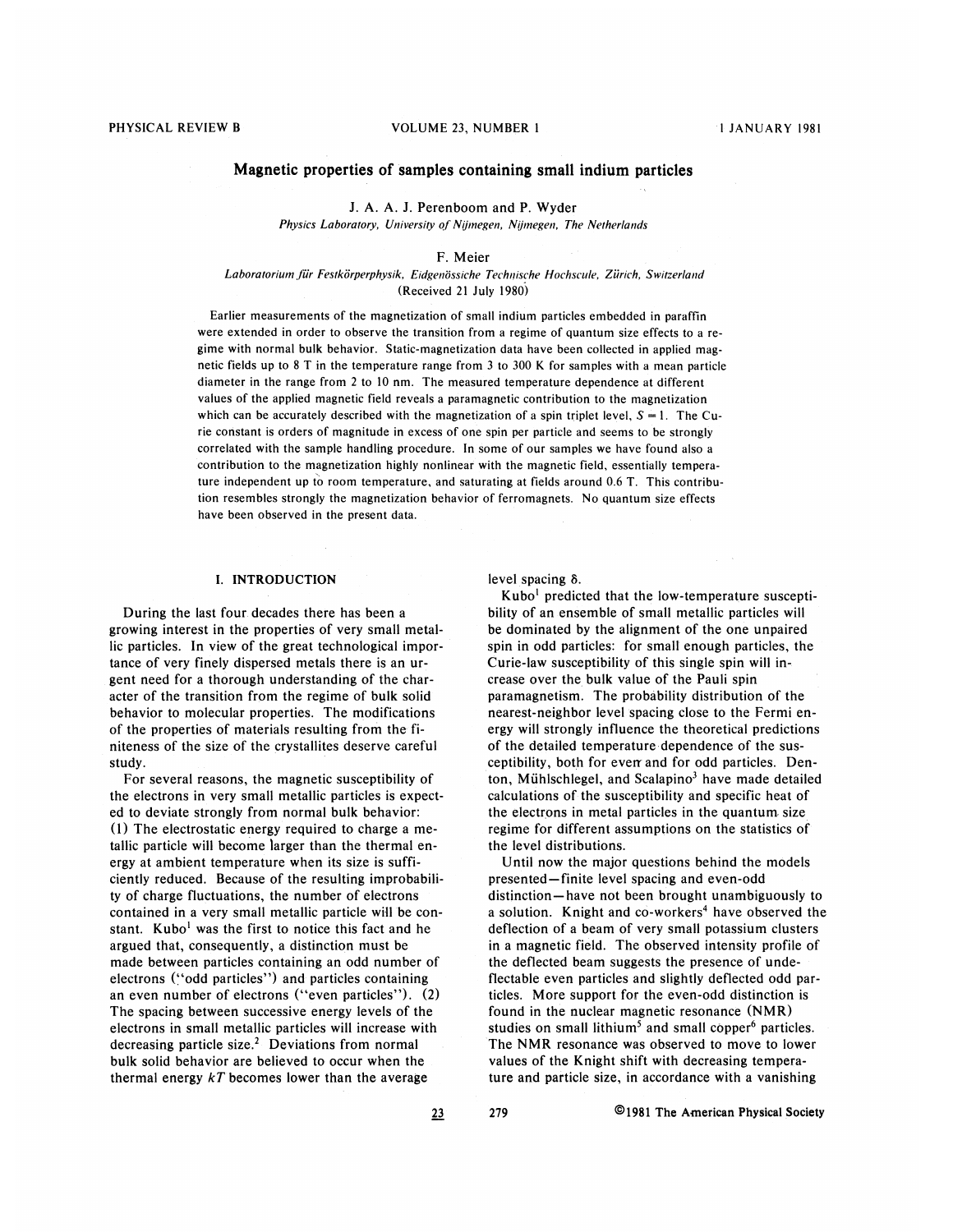electronic susceptibility for even particles. The electronic susceptibility of the odd particles is reflected in a low field tail of the NMR signal. The total susceptibility is mainly due to the odd particles and can be determined from the intensity of the conductionelectron-spin-resonance (CESR) signal. In most metals CESR cannot be observed in the bulk due to the fast relaxation, but in very small particles the spin relaxation processes at a resonance frequency  $\omega_c$  will be quenched with a factor  $\hbar \omega_c / \delta$  (Ref. 7) when the average level spacing becomes appreciable. In this way CESR has been observed in small silver particles' and the intensity was found to obey a Curie law. In addition, a Curie-law susceptibility of a magnitude of order one spin per particle has been observed in the static susceptibility of small platinum particles with an average diameter of 2 nm.<sup>9</sup> The CESR observed in these samples reflected a Curie law, probably due to conduction-electron spin resonance in the small particles, but corresponding to much less than 0.5 spin per particle.<sup>10</sup>

Meier and Wyder<sup>11</sup> have measured the static magnetization of samples consisting of gas-evaporated indium particles embedded in paraffin. In the temperature interval spanned by the temperature of the liquid helium, from 1.5 to 4.2 K, the magnetization was only weakly temperature dependent (as compared to a  $1/T$  law). A paramagnetic contribution to the magnetization was found in this temperature range, which saturated at fields around  $2$  T, and which was superposed on a contribution linear with the magnetic field  $B$ . It was suggested that the relatively low saturation field of the observed paramagnetic magnetization is due to the large orbital momenta associated with the states of the electrons which are confined to the nearly spherical volume of the metal particles. In a more elaborate discussion, van Gelder $12$  was able to modify this model to include the observed temperature dependence. It is obvious that for a reliable assignment of the observed effects to quantum size effects in the small indium particles measurements are needed over a more extended temperature range. Also, the correlation must be verified of the observed effects with the size of the small particles. In this paper we will discuss the results of the extension of the earlier measurements to the temperature range from 3 to 300 K and in even higher magnetic fields, up to 8 T. It will be shown that the temperature dependence of the magnetization observed over the whole range of temperature and magnetic field is accurately described by a common Langevin function for spin  $S = 1$ . The paramagnetic susceptibility is for all samples of the same order of magnitude as the residual paramagnetic susceptibility observed in blank paraffin samples, and is orders of magnitude higher than expected from quantum size effect predictions. We conclude that no quantum size effects were observed in small indium particles embedded in paraffin.

### II. EXPERIMENTAL DETAILS

# A. Preparation and characterization of the samples

The small particles have been prepared by evaporation of indium in a background of helium gas. A stream of pure helium  $gas<sup>13</sup>$  is drawn, at a pressure of a few Torr, through a temperature stabilized oven which has been made of quartz. Indium metal<sup>13</sup> is evaporated from a crucible into the helium gas. The indium particles which are formed are carried as an aerosol to a filter of molten paraffin. The paraffin'3 is kept at a temperature of  $45^{\circ}$ C, slightly above its solidification point, by means of a temperature regulated water supply. With the present setup the indium concentration in the paraffin increases by approximately 1000 ppm/day.

For the determination of the size distribution a small amount of the indium-paraffin suspension was solved in petroleum ether. This solution was treated with ultrasonics to ensure thorough mixing of the colloid. The size distribution was determined from electron micrographs taken from deposits of this dilute solution. The average diameter  $d_{av}$  and the width of the size distribution  $\sigma$  have been determined from a best fit of a log-normal size-distribution function<sup>14</sup> to the size-distribution histogram. The indium concentration, the size-distribution parameters, and the total number  $N_{\text{sample}}$  of clusters present in the samples are listed in Table I.

#### B. Measurement technique

The magnetic moment of the samples has been determined with a very sensitive magnetometer containing a set of superconducting pickup coils and a current detector in the liquid-helium bath.<sup>15</sup> The position of the sample was modulated at a very low frequency; the sample moved inside a continuous flow cryostat inserted through the pickup coils. Here, we will give only a brief description of the principles and performance of the present instrument; a full discussion will be presented elsewhere.<sup>16</sup>

The magnetic field of up to 8 T is generated by a superconductive solenoid. Two oppositely wound pickup coils are positioned coaxially with the magnetic field and they are rigidly attached to the magnet as shown in Fig. 1. In a conventional vibrating sample magnetometer, the induction voltage generated in a suitable set of pickup coils is proportional to the insuitable set of pickup coils is proportional to the induced magnetic moment of the vibrating sample.<sup>17,18</sup> In our setup the pickup coils are part of a lowinductanee supereonducting loop, the flux transformer. Because the flux contained by a closed superconducting circuit is constant, a shielding current will be generated in the flux transformer proportional to the net change in flux sensed by the pickup coils. For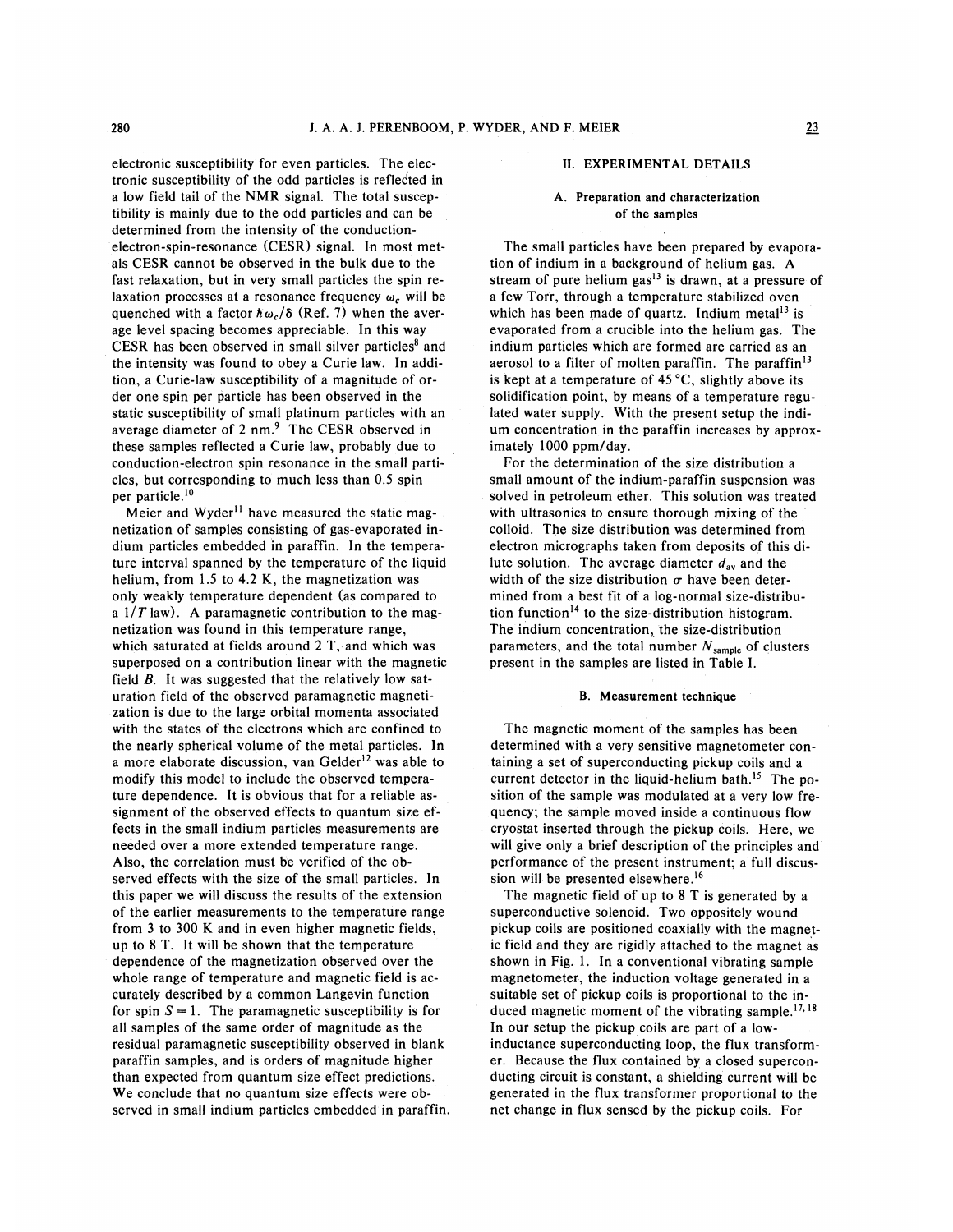|                   | $X_m T(S = 1)$<br>$(10^{-9} \text{ m}^3 \text{K/kg})$ | $m_{\rm sat}$<br>ferromagnetic<br>$(10^{-9}$ J/T) | Indium<br>concentration<br>(ppm)      | $d_{\text{av}}$ (nm) | $\sigma$ | $N_{\text{sample}}$  |
|-------------------|-------------------------------------------------------|---------------------------------------------------|---------------------------------------|----------------------|----------|----------------------|
| In $1$            | $\overline{\mathcal{L}}$                              | 120                                               | 500                                   | 9.1                  | 2.1      | $3.9 \times 10^{11}$ |
| In <sup>'</sup> 2 | Meissner effect                                       | $20$                                              | 3000                                  |                      |          |                      |
| In $3$            | 6                                                     | $20$                                              | 1060                                  | 3.6                  | 1.4      | $1.2 \times 10^{14}$ |
| In $4$            | 7.3                                                   | $20$                                              | 410                                   | 1.8                  | 1.6      | $3.2 \times 10^{14}$ |
| In $5$            | 5.5                                                   | $20$                                              | 250                                   |                      |          |                      |
| In $6$            | 11.4                                                  | 200                                               | 730                                   |                      |          |                      |
| In $7$            | 16.7                                                  | 210                                               | 1800                                  | 4.3                  | 2.2      | $7.9 \times 10^{12}$ |
| In $8$            | 4.4                                                   | 520                                               | 1800                                  | 4.3                  | 2.2      | $1.4 \times 10^{13}$ |
| B11               | 18                                                    | 1290                                              | $\bullet$ , $\bullet$ , $\bullet$     |                      |          |                      |
| B1.2              | 9                                                     | $20$                                              | $\cdots$                              |                      |          |                      |
| BI <sub>3</sub>   | 7.2                                                   | $20$                                              | $\bullet \quad \bullet \quad \bullet$ |                      |          |                      |
| B14               | 18.6                                                  | $20$                                              | $\cdots$                              |                      |          |                      |
| B15               | 7.2                                                   | $\mathbf{<}20$                                    | $\alpha = 0.1$ .                      |                      |          |                      |

TABLE I. Experimental results for the samples of indium particles embedded in paraffin and for the blank paraffin samples.



FIG. 1. Schematic diagram of the equipment used to measure the magnetic moment of the sample. The superconducting pickup loop and the low-temperature galvanometer are indicated, with the associated electronics. The driving head assembly is used to modulate the position of the sample at a rate of  $2 s^{-1}$ .

the chosen coil geometry the current generated in the flux transformer is linearly proportional to the position of the sample over a range of several mm.

The current in the flux transformer is measured with a flux-gated galvanometer of similar design as reported by Poerschke and Wollenberger.<sup>16, 19</sup> It consists of two high-permeability ring cores which are driven well into saturation with 180' phase difference. The second harmonic content of the total induction voltage is proportional to the offset caused by the current in the flux transformer. The lowfrequency modulation at the output of the galvanometer is detected with common lock-in techniques.

The static part of the signal, mainly due to the uncompensated flux of the applied magnetic field, can be kept within reasonable limits by occasional heating of part of the flux transformer above its critical temperature which will cause the current to vanish, and by a feedback scheme which couples back to the galvanometer.

The output voltage of the low-frequency phasesensitive detector is linearly proportional to the magnetic moment of the sample for moments up to  $0.5 \times 10^{-3}$  J/T.<sup>20</sup> The noise corresponds with  $\Delta m = 3 \times 10^{-9}$  J/T  $(3 \times 10^{-6}$  emu) in fields up to 8 T, provided that the magnet is operated in its persistent mode. The instrument has been calibrated against the saturation magnetization of a small nickel sample. The calibration is field dependent and does depend slightly on the magnetic history of the solenoid. The calibration factor is reasonably reproducible when measurements are taken with increasing magnetic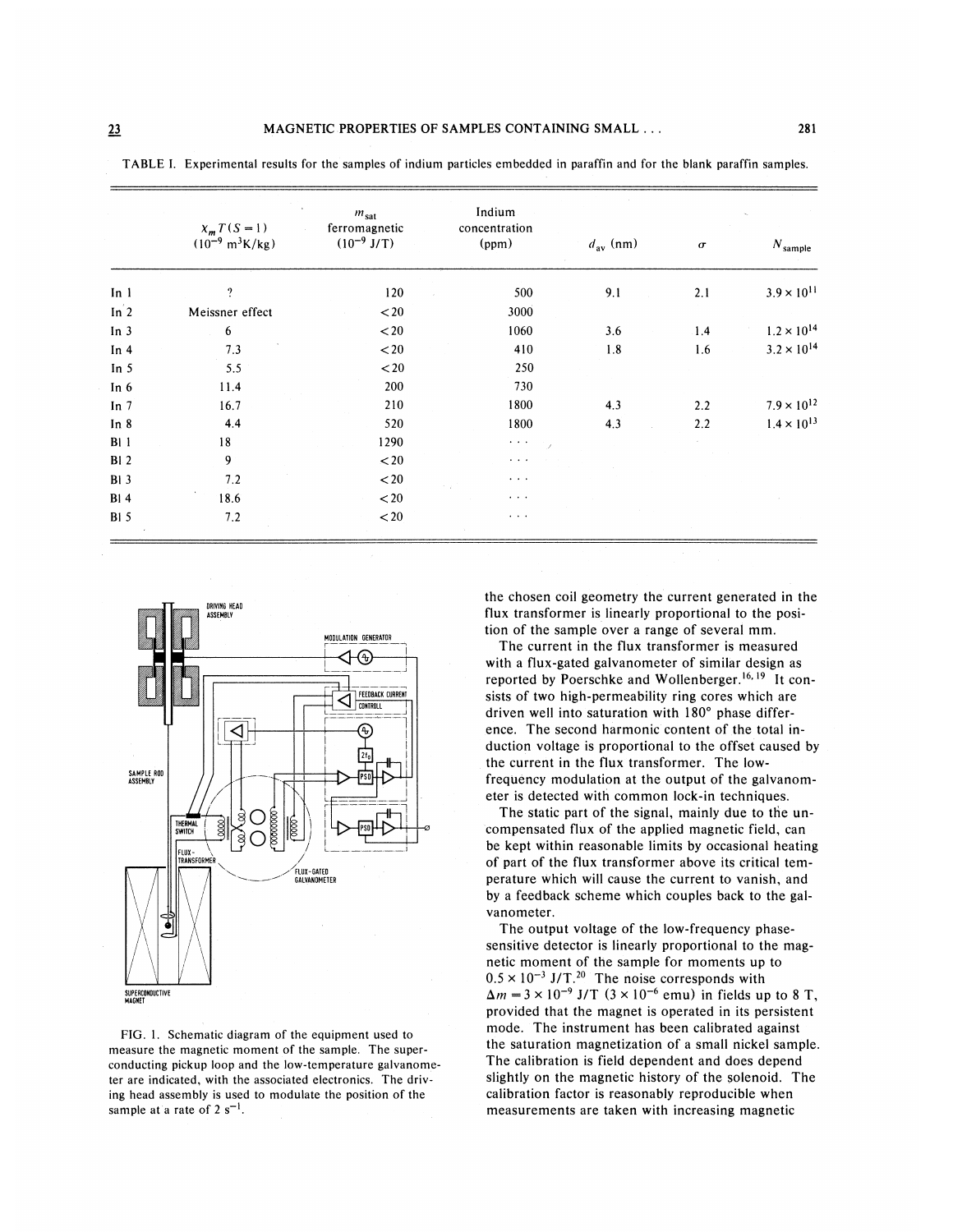field. Then, this factor increases approximately with the square of the magnetic field  $B$  and has increased by 10% at 8 T. Even for weak magnetic samples, the corresponding uncertainty in the calibration of the order of a few percent will limit the accuracy of data points above 5 T. At fields of 2 T and below, the calibration is accurate to approximately 1%. We are not yet certain about the reason for the observed field dependence of the calibration factor.

A continuous flow of helium is maintained in the 'sample space through a temperature regulated heat exchanger. In this way the sample temperature can be varied between 2.5 and 300 K. Below 100 K the temperature is determined from the resistance of a carbon resistance thermometer fixed to the inner wall of the cryostat, close to the sample. The resistance thermometer is an epoxy-resin-potted slice of an Allen-Bradley 220- $\Omega$  resistor which has been calibrated in situ against a factory-calibrated germanium thermometer; the precision of the temperature determination is better than 1%. Above 100 K the temperature was determined with a  $Au(0.03$  at. % Fe)chromel thermocouple linked to the temperatureregulated diffusor. At these temperatures, flowdependent thermal gradients cause an uncertainty of the sample temperature up to several degrees.

### III. RESULTS AND DISCUSSION

We have measured the magnetization as a function of temperature and magnetic field of samples from a total of 14 sample batches. Only in very few samples the magnetization measured at 4.2 K was noticeably nonlinear with the magnetic field in a way resembling the results reported earlier.<sup>11</sup> An apparent temperature dependence of the magnetization has limited the sensitivity for the earliest samples. This apparent temperature dependence is probably due to minor changes in the position of the sample cup and parts of the sample support rod relative to the pickup coils, as a result of the dependence of the length of the sample support rod on the temperature variation over the length of the sample space. Therefore, we have fixed the suspension of indium particles in paraffin directly to the tip of a thin quartz extension of the sample support rod. Then only the sample is within the range of sensitivity of the pickup coils; the contribution, to the signal from the quartz extension (in the order of  $5 \times 10^{-9}$  J/T) can be neglected. Because the sample is close to the center of symmetry of the pickup coils, changes in the length of the support rod will have only second-order effects.

For the high fields used in the present experiment it is expected that saturation effects are significant. Therefore care has been taken to include the field dependence of the magnetization in an appropriate way. The data collected as a function of temperature for fixed values of the magnetic field have been successfully interpreted with the following simple model, The ground state of a level characterized by a spin quantum number S will be split into a  $(2S + 1)$ -fold multiplet when a linear Zeeman term is taken into account. The magnetization can then be calculated in the usual way, and the following expression is obtained for the induced magnetic moment of the sample

$$
m(B,T) - m(B,T \to \infty) = Ng \mu_B \frac{\sum_{m_s=-S}^{+S} m_s e^{gm_s \mu_B B/kT}}{\sum_{m_s=-S}^{+S} e^{gm_s \mu_B B/kT}}
$$
\n(1)

Here  $m$  is the magnetic moment of the sample,  $N$  is the number of moments with spin quantum number S contained in the sample, for the gyromagnetic ratio g the free electron value has been taken,  $\mu_B$  is the Bohr magneton, and  $k$  is the Boltzmann constant. In Fig. 2 the results are presented for one of the samples. The data of five series of measurements at different values of the magnetic field have been combined and plotted versus  $B/T$  for sample 7. For each series of data collected at a fixed value of the magnetic field, the scaling factor  $N$  and the diamagnetic background  $m(B, T \rightarrow \infty)$  was adjusted to obtain a best fit. The asymptotic values  $m (B, T \rightarrow \infty)$  have been recalculated subsequently, using the average value of the scaling factor  $N$  found from the rootmean-square fits to the five sets of data, and have been subtracted from the data. A best fit to the solid line given by Eq. (1) is obtained for  $S = 1$ . However, it should be noted that only for high values of  $B/T$ the deviation from linearity is sufficient to allow a clear determination of the value of S. Similar results for the temperature-dependent contribution to the magnetization have been obtained for the samples 6 and 8. For the other samples, the data did not allow such extensive analysis. In Table I the value of  $X_m T$ is given;  $\chi_m$  is the mass susceptibility,  $\chi_m T$  is proportional to the high-temperature slope of the curve shown in Fig. 2, and is also proportional to the scaling factor N.

For most samples the magnetic moment has been measured as a function of the magnetic field. In Fig. 3 the data are presented for sample 7. A small bend towards positive magnetic moments at fields below 0.4 T is clearly present; these curves resemble closely the data presented earlier by Meier and Wyder.<sup>11</sup> The curves show also a deviation from linearity at high magnetic fields, this curvature has been found in all our measurements and is a consequence of the field dependence of the calibration factor of the detection system as noted in the previous section. The measured field and temperature dependence of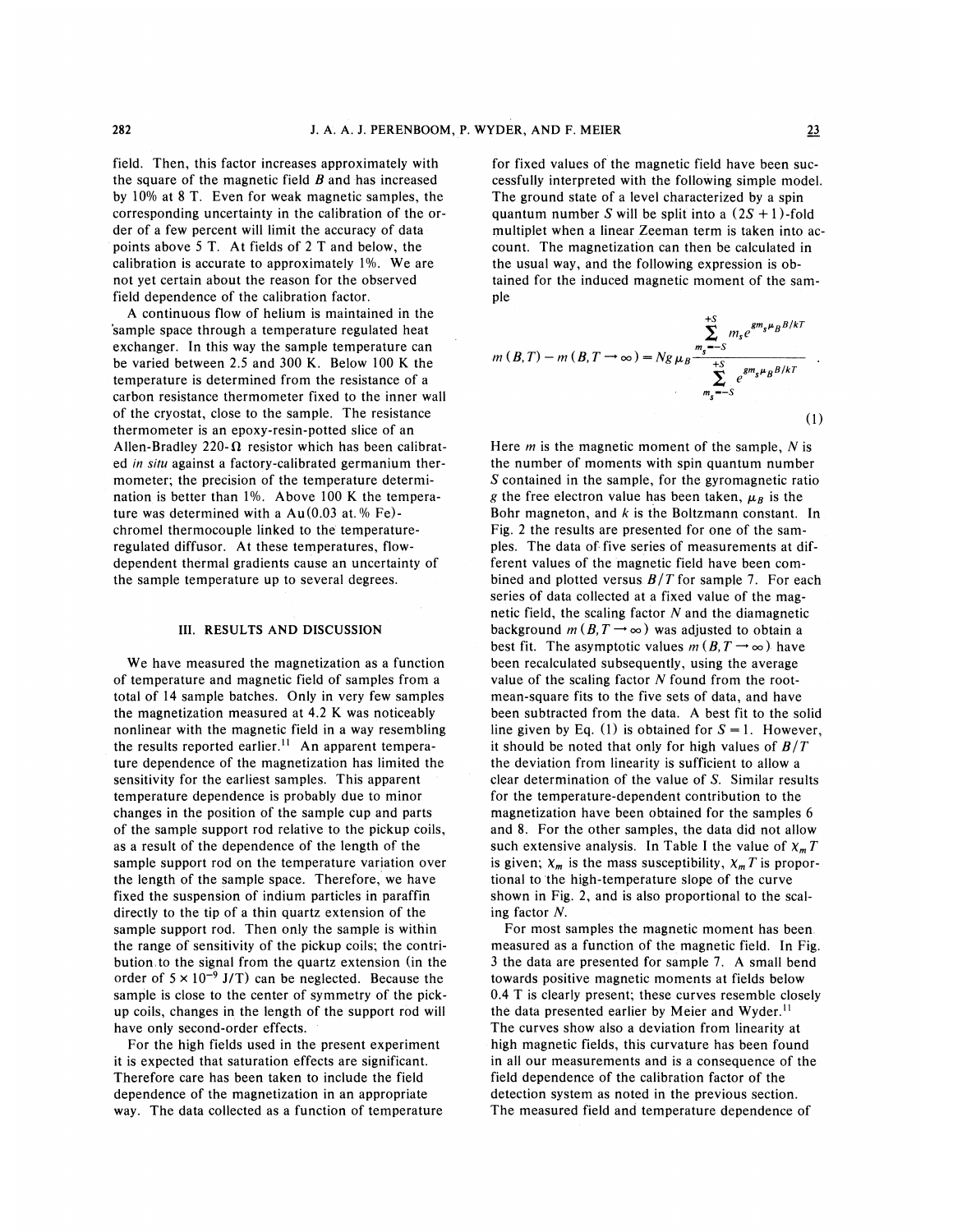

FIG. 2. The temperature dependence of the magnetic moment measured for sample 7 at five different values of the applied magnetic field. The solid curve corresponds to a Langevin function characterized by a spin quantum number  $S = 1$ .

the magnetic moment shown in Fig. 3 is supposed to be built up from the following contributions:

(a) A field dependence of the calibration of the measuring equipment which is quadratic with the magnetic field  $(1 - \alpha B^2)$ .

(b) A temperature-dependent contribution given by Eq. (1) with  $S = 1$ . In some cases the magnitude of this term can be determined from fixed field measurements.

(c) A contribution linear in  $B$ , associated with the diamagnetic susceptibility of all the atoms in the sample. This contribution is essentially temperature independent.

(d) Finally, in some of the samples, a contribution is seen which is highly nonlinear with the magnetic field for low values of B.

Using a root-mean-square minimization procedure, we have adjusted the parameter  $\alpha$  so that after sub-



FIG. 3. The field dependence of the magnetic moment, measured for sample 7 at four different temperatures; O, 4.5  $K; \bullet, 5.9 K; \Box, 11.0 K;$  and  $\blacksquare, 109 K$ .

traction of the temperature-dependent term (b) the data become linear in  $B$  for magnetic fields above 1 T. The averaged value of  $\alpha$  obtained from ten measured curves  $m(B)$  is  $\alpha = 0.0018 \pm 5\%$ .  $\alpha$  has been fixed to this value for all our calculations. The data as shown in Fig. 3 were rescaled with the factor  $1/(1 - \alpha B^2)$  to eliminate the field dependence of the calibration. Then, both the temperature-dependent contribution (b), with parameters as deduced from Fig. 2, and a contribution  $(c)$ , linear with B, were subtracted. The value of the slope of this latter term needed to make the contribution (d) constant for high magnetic fields, varied by 2% only; this variation is considered to be insignificant. The term (d), nonlinear with the magnetic field, subtracted in this way, is shown in Fig. 4(a). This term is virtually tempera-



FIG. 4. Different contributions to the magnetic moment, calculated for sample 7.  $\circ$ , 4.5 K;  $\bullet$ , 5.9 K;  $\Box$ , 11.0 K; and **8**, 109 K. (a) A term highly nonlinear with B. This contribution is essentially temperature independent and practically constant for magnetic fields over <sup>1</sup> T. (b) The temperature-dependent contribution to the total magnetic moment obtained after subtraction from the data of a constant level, corresponding to (a), and a term linear with B.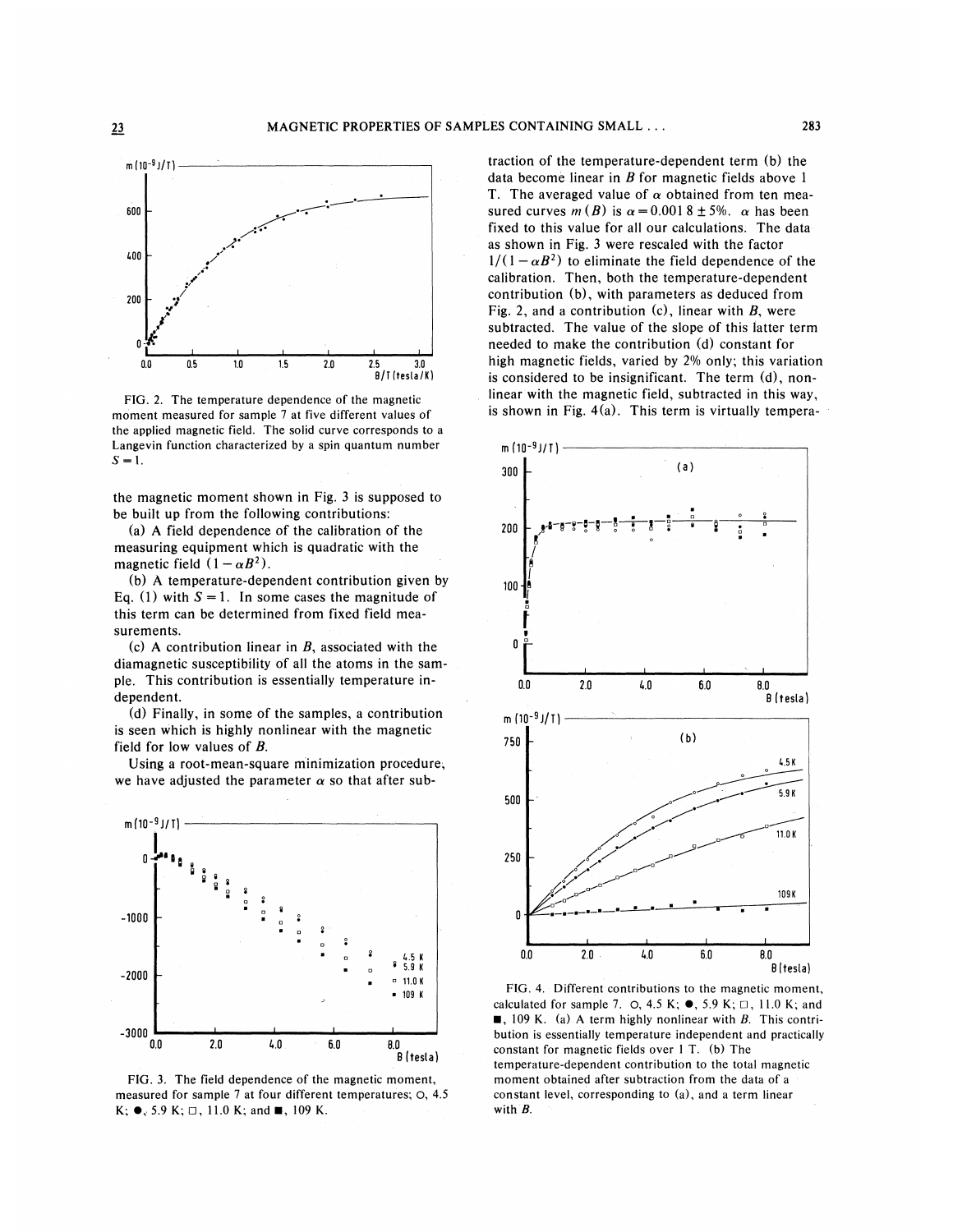ture independent up to room temperature. In Fig. 4(b) the result is given, obtained after subtraction from the data of a constant level at high magnetic fields, corresponding to contribution (d), and the term linear with  $B$ . It is obvious that for these measurements significant information on the magnitude of this temperature-dependent term is contained only in the curvature of the low-temperature curves when a spread of several percent in the slope of the linear term is still insignificant. For some samples the value of  $x_m T$  could be inferred roughly using this procedure. The experimental results of this analysis are collected in Table I for a number of samples and for some blank paraffin specimens.

From this table it can be seen that the values of the mass susceptibility found for a number of samples and measured on five blank paraffin samples, Bl <sup>1</sup> through Bl 5, are overlapping. All blank samples have been prepared differently. Some relevant aspects of the preparation procedure are summarized in Table II. Bl 2 was taken directly from the paraffin supply and pressed into a cylindrical shape. In three different runs, paraffin has been exposed to all the production steps, except the evaporation of indium; Bl 3 and Bl 4 have been prepared from the same batch. The samples B<sub>1</sub> 3 and B<sub>1</sub> 5 have been prepared, as Bl 2, by pressing the paraffin into shape under air. To avoid the inclusion of cavities containing air, we have melted alternatively some paraffin in a cylindrical holder: this procedure has been used with B11, B14, In 6, and In 7. Sample In 8, prepared from the same batch as In 7, has been pressed into shape.

The value found for the susceptibility  $X_m$  does correlate with the sample preparation technique. The susceptibility found is probably due to atmospheric oxygen, trapped in the paraffin matrix; also the value  $S = 1$  found from the temperature and field dependence of the susceptibility is consistent with the presence of oxygen.

The nonlinear contribution to the magnetic moment of the type shown in Fig. 4(a) resembles the magnetization curve of a ferromagnet. A significant contribution of this type has been found in four samples and in one blank out of a total of seventeen samples and five blanks. Moreover, the effect showed up in three samples and one blank which have been measured consecutively. It is most probably due to a contamination with small pieces of iron. The saturation magnetic moment of  $210 \times 10^{-9}$  J/T for sample 7 corresponds to a total of 1  $\mu$ g iron, a 20 ppm contamination of the sample.

So far we have only considered the significance of the experimental results. In the following we will estimate the signal expected from quantum-size-effect predictions. The most pronounced effect in the electronic susceptibility of small metallic particles is the susceptibility of the unpaired spin in odd particles. The Pauli spin paramagnetism dominates at high temperature, because the number of partially filled states is increased by the thermal spreading. For bulk metals the Pauli spin paramagnetism is therefore temperature independent; for very small crystallites at temperatures below  $\delta/k$ , the Pauli spin paramagnetism will vanish as a result of the freezing out of the neighboring levels. The quantum size parameter  $\delta$ can be estimated to be'

$$
\delta = \frac{4}{3} \epsilon_F / N \quad . \tag{2}
$$

The Pauli susceptibility is given  $by<sup>21</sup>$ 

$$
\chi_{\text{Pauli}} = \mu_0 \mu_B^2 \rho(\epsilon_F) = 1.9 \times 10^{-5} \tag{3}
$$

for indium. The volume susceptibility associated with one unpaired spin in a particle of volume  $V_0$  is

$$
\chi = \mu_0 \mu_B^2 / kT V_0 \quad . \tag{4}
$$

When the quantum size parameter scales with  $N^{-1}$ , and hence with  $V_0^{-1}$  [as in Eq. (2)], one obtains the

|        | Helium   | Production                              | Oven        | Preparation of the sample |        |  |
|--------|----------|-----------------------------------------|-------------|---------------------------|--------|--|
|        | pressure | time                                    | temperature | Pressed                   | Melted |  |
| B11    | 10 Torr  | 48 h                                    | $\cdots$    |                           | X      |  |
| B12    |          | taken directly from the paraffin supply | X           |                           |        |  |
| B13    | 10 Torr  | 29 <sub>h</sub>                         |             | X                         |        |  |
| B14    | idem     | idem                                    | $\cdots$    |                           | X      |  |
| B15    | 10 Torr  | 44 h                                    | $\cdots$    | X                         |        |  |
| In $6$ | 10 Torr  | 31 <sub>h</sub>                         | 1195 K      |                           | X      |  |
| In $7$ | 10 Torr  | 48 h                                    | 1175 K      |                           | X      |  |
| In $8$ | idem     | idem                                    | idem        | X                         |        |  |

TABLE II, Preparation characteristics of the samples,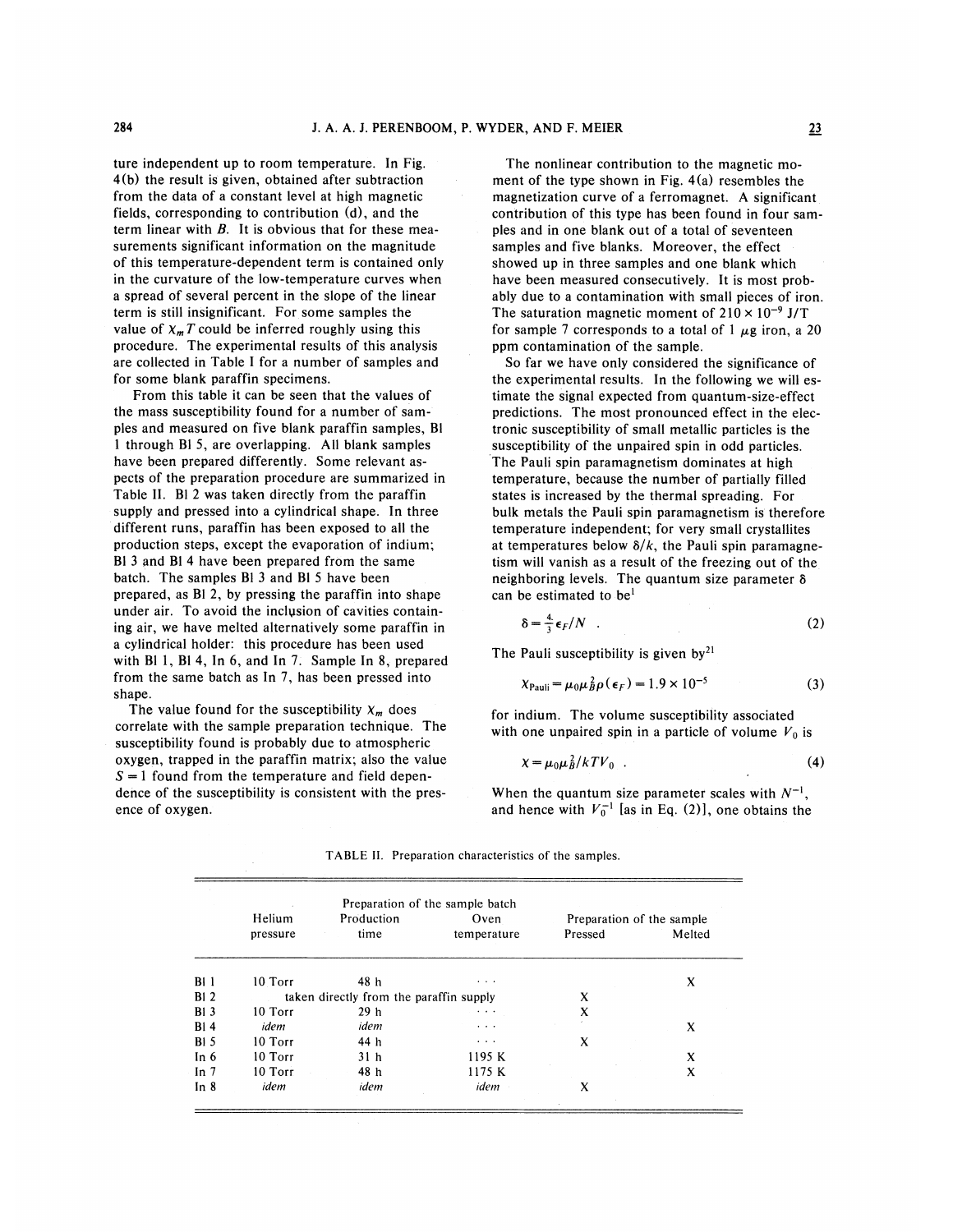following relation for this regime

$$
\chi \simeq 6.8 \times 10^{-6} \delta / kT \quad . \tag{5}
$$

From Eq. (5) it is clear that the susceptibility due to the one unpaired spin has become comparable to the Pauli susceptibility when the latter starts to deviate from the normal bulk value.<sup>1,3</sup> The paramagnet susceptibility will dominate when  $V_0T < 4.2 \times 10^{-25}$  $m<sup>3</sup>$  K. For  $T = 4.2$  K, this leads to a particle diameter smaller than 6 nm. The magnetic moments induced in a sample with typical characteristics as found in Table <sup>1</sup> and calculated using Eqs. (3) and (4) are almost an order of magnitude below the resolution of the present magnetometer. The value of  $\chi_m T$  calculated is three orders of magnitude smaller than the residual susceptibility found for the paraffin matrix. Therefore, the susceptibility of the unpaired spin in odd indium particles cannot have played a role in the present investigation. To account for the low saturation field observed in the magnetization of small indium particles embedded in paraffin a model has been proposed<sup>11, 12</sup> where instead of spin magnetic moments the moments associated with high angular momentum  $(L \approx 13)$  are considered. Then, the expected susceptibility will be orders of magnitude higher, but still does not exceed the residual susceptibility of  $7 \times 10^{-9} (1/T)$  m<sup>3</sup>/kg. Therefore neither of the models proposed can explain the present results quantitatively.

We did not cover the same temperature interval, but the temperature-dependent contribution shown in Fig. 3 can be calculated using Eq. (1) for the values of the magnetic field and temperature reported in Ref. 11. With the parameters of sample 7 we have calculated the magnetic moments expected for 10, 4.2, 3.5, 2.5, and 1.5 K. From these curves we have subtracted, following Meier and Wyder,  $\frac{11}{1}$  a term linear in  $B$  found from the fit of a linear function to these curves in the magnetic field range from 2 to 5 T. When subsequently an averaged nonlinear background is added, calculated from the data in Fig. 4(a), the apparent temperature dependence of the



FIG. 5. The magnetic moment of sample 7 at low temperatures calculated using the analysis reported by the authors of Ref. 11. The relative position of the saturation levels at 1.5, 2.5, 3.5, and 4.2 K agrees very well with the results reported (Ref. 11).

magnetic moment is strongly reduced. It can be seen from the results shown in Fig. 5 that the relative position of the "saturation" levels is remarkably well reproduced. However, the temperature-dependent contribution is much bigger relative to the temperature-independent background. In view of the remarkable similarity of our calculated result with the previously reported anomalous magnetization of indium particles, we suggest that those results can be interpreted along the same lines. The temperaturedependent contribution to the magnetization does not reveal a quantum size effect in the small indium particles.

## ACKNOWLEDGMENT

Part of this work has been supported by the Stichting voor Fundamenteel Onderzoek der Materie (FOM) with financial support from the Nederlandse Organisatie voor Zuiver Wetenschappelijk Onderzoek  $(ZWO)$ .

- <sup>1</sup>R. Kubo, J. Phys. Soc. Jpn. 17, 975 (1962).
- 2H. Frohlich, Physica (Utrecht) 4, 406 (1937).
- <sup>3</sup>R. Denton, B. Mühlschlegel, and D. J. Scalapino, Phys. Rev. B 7, 3589 (1973).
- 4W. D. Knight, R. Monot, E. R. Dietz, and A. R. George, Phys. Rev. Lett. 40, 1324 (1978).
- 5J. Charvolin, C. Froidevaux, C. Taupin, and J. M. Winter, Solid State Commun. 4, 357 (1966).
- 6Ph. Yee and W. D. Knight, Phys. Rev. B  $11$ , 3261 (1975).
- 7A. Kawabata, J. Phys. Soc. Jpn. 29, 902 (1970).
- 8R. Monot and J.-L. Millet, J. Phys. (Paris) Lett. 37, L45 (1976).
- <sup>9</sup>R. F. Marzke, W. S. Glaunsinger, and M. Bayard, Solid State Commun. 18, 1025 (1976).
- <sup>10</sup>D. A. Gordon, R. F. Marzke, and W. S. Glaunsinger, J. Phys. (Paris) 38, C2-87 (1977).
- $^{11}$ F. Meier and P. Wyder, Phys. Rev. Lett.  $30, 181$  (1973).
- $^{12}$ A. P. van Gelder, Phys. Rev. B  $10$ , 2144 (1974).
- <sup>13</sup>Indium, purity better than 99.999%, Johnson Matthe Chemical Ltd.; paraffin, solidification range  $42-44$  °C, Merck 7159, E. Merck, Darmstadt, BRD; and the helium was evaporated directly from the liquid.
- $<sup>14</sup>C$ . G. Granqvist and R. A. Buhrman, J. Appl. Phys.  $47$ ,</sup> 2200 (1976).